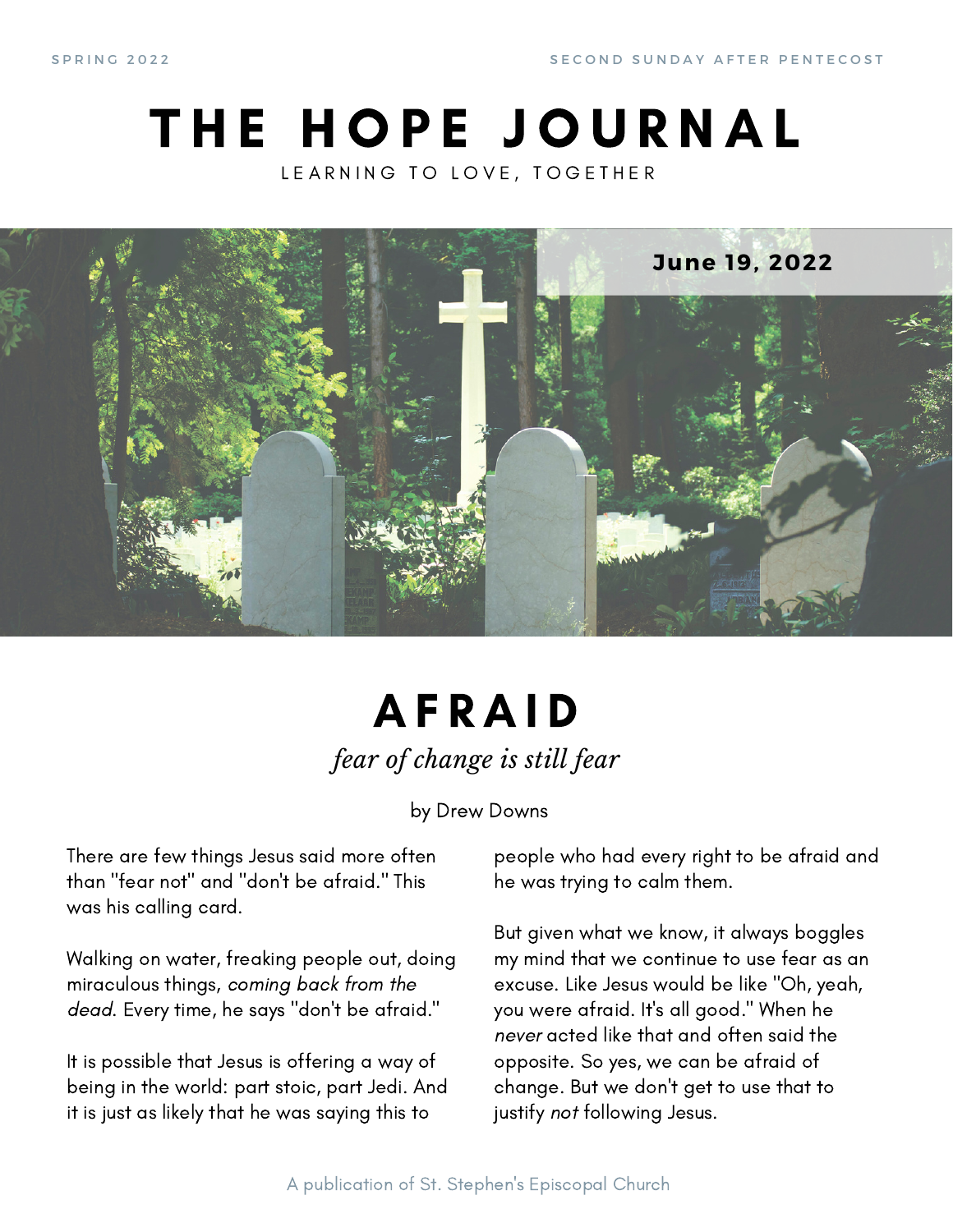# ORDINARY TIME

*Spring 2022*

## WHAT'S GOING ON

*"You know we've got to find a way To bring some loving here today*". -Marvin Gaye

Disciples, Apostles, and Saints!

If you follow the big conversation in the Episcopal Church, you probably had a weird couple of weeks. Two weeks ago, Episcopalians were fighting over the nature of communion and who gets to receive it. And just as that matter seems to have died down, a new debate raged last week.

**Boxed Lunches.** At this year's General Convention of The Episcopal Church taking place in Baltimore in July, boxed breakfasts and lunches will be provided for all deputies. Which doesn't sound like news to anybody who isn't a deputy. But this news caused much consternation among the peoples. For many reasons.

One reason, however, stuck out. Each meal would be \$32 each. And each diocese would be charged whether or not they took one.

I certainly have some opinions about this, as I'm sure you do. But our opinions about this are far less significant than what these public battles are actually doing for us.

Are they truly raising awareness? Are we making a more just, equitable, hopefilled world of love and generosity? Do we feel like beacons of Christ? Or do we like to fight? Have our way? Complain?

There are many justice elements to both of these stories. Let us not cast them as irrelevant. But let us also see the ways we shine the light of Christ. I'd rather we be known for the generosity of our feeding the hungry than the bickering over the liturgical container the food comes in.

> With love, Drew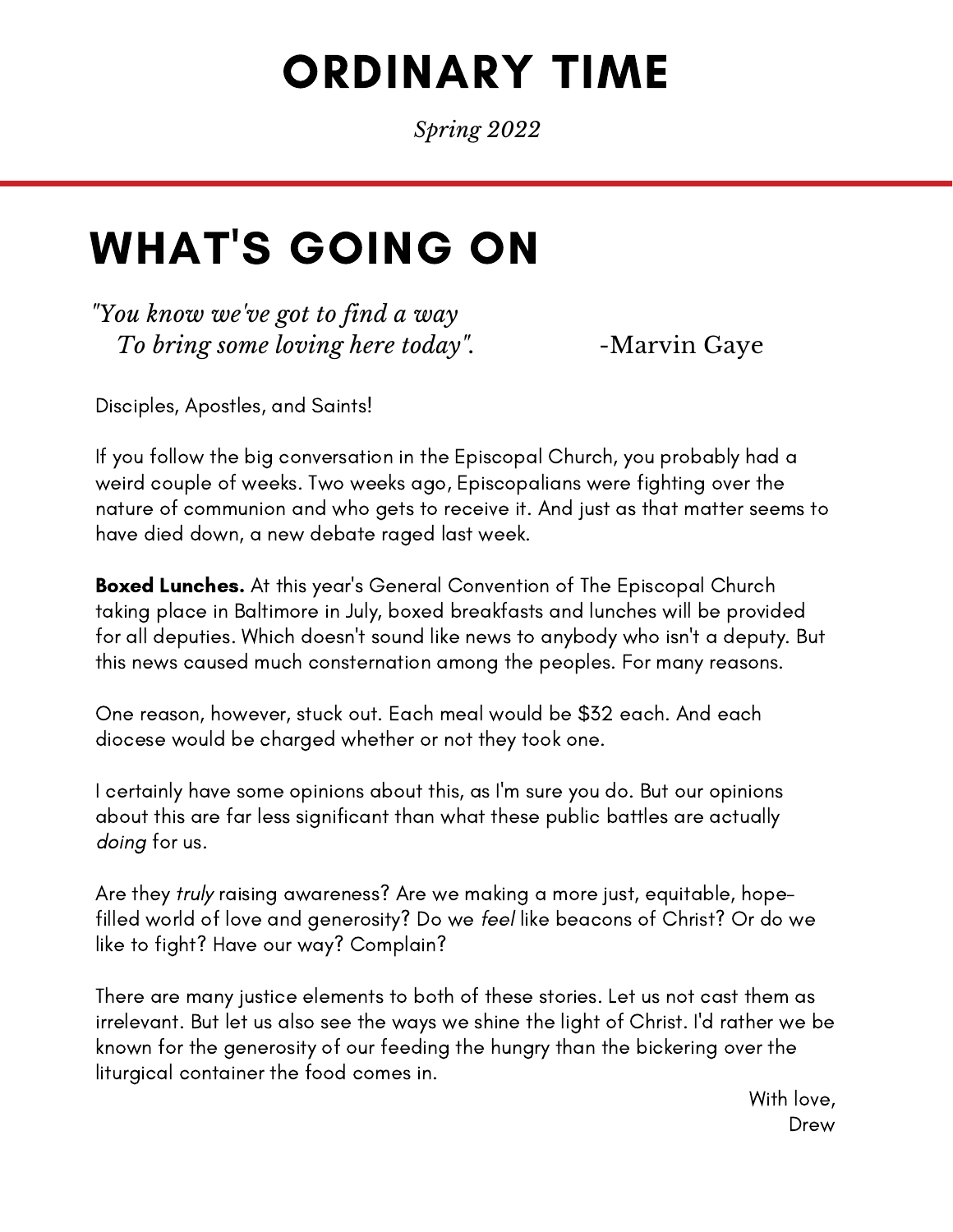# ORDINARY TIME

*Spring 2022*

## FOR SUNDAY

*Second Sunday after Pentecost*

June 19, 2022

#### Collect

O Lord, make us have perpetual love and reverence for your holy Name, for you never fail to help and govern those whom you have set upon the sure foundation of your loving-kindness; through Jesus Christ our Lord, who lives and reigns with you and the Holy Spirit, one God, for ever and ever.

Amen.

#### Reading

From Luke 8:26-39

"They begged him not to order them to go back into the abyss."

#### Reflection

When Jesus encounters a man chained in a cemetery, only to discover that he is filled with a *legion* of demons, we know this is going to be an exciting story. And this one doesn't disappoint.

A legion is a collection of Roman soldiers, numbering between three and six thousand people. For the demon to tell Jesus to call it "Legion" is evoking a scale that is mindblowing. When one demon can do incredible disruption to a person or his family, thousands must be unbearable.

This is, of course, the reason the man is chained among the dead. To protect the people from the demons within him.